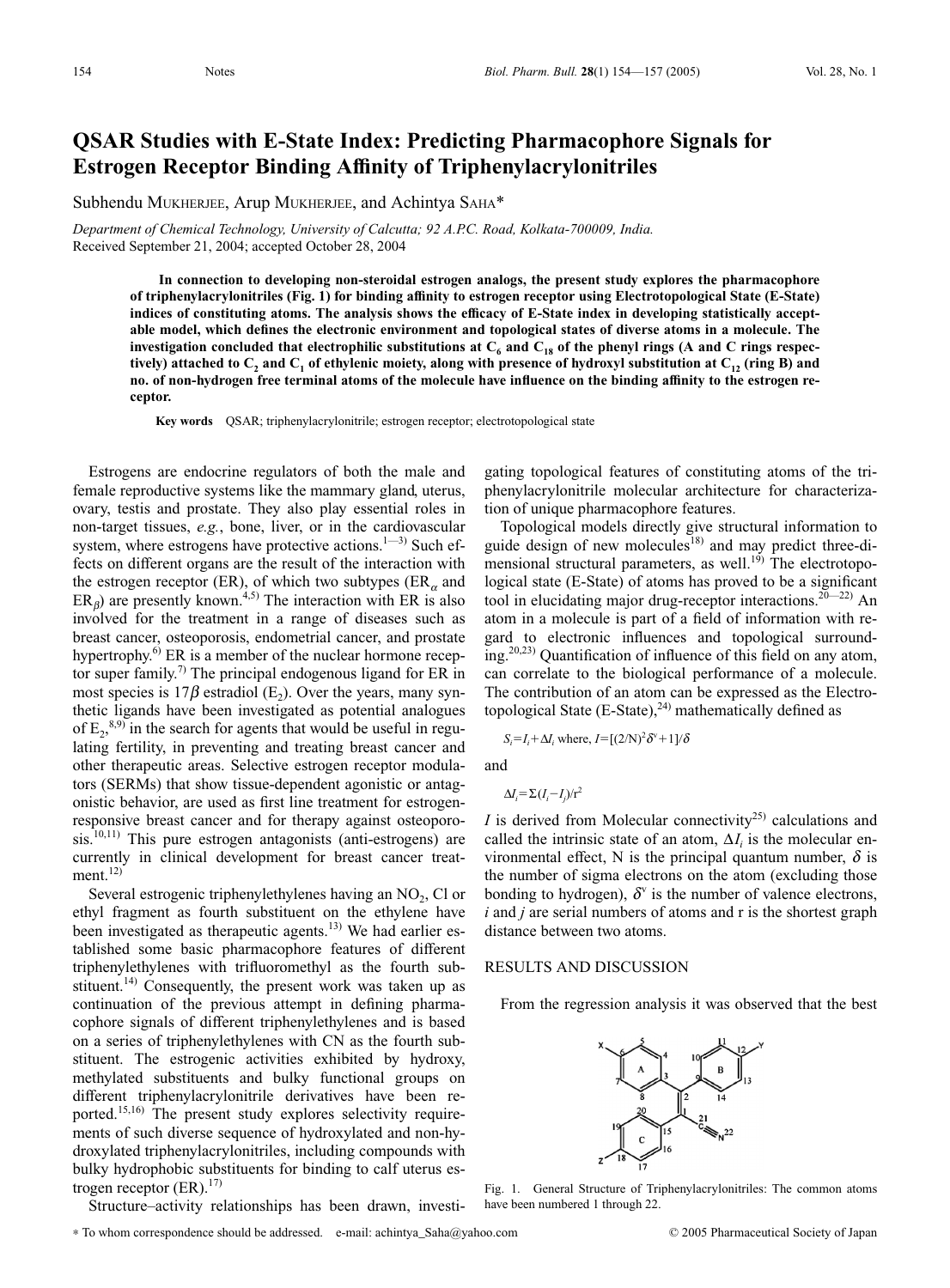Table 1. Observed, Calculated and Predicted Biological Activities (Relative Binding Affinity to Estrogen Receptor) of Triphenylacrylonitriles



| Comp.<br>No.     | Substitutions              |                             |                 | Log RBA (competition for $[^{3}H]$ E <sub>2</sub> binding) |                   |             |                     |
|------------------|----------------------------|-----------------------------|-----------------|------------------------------------------------------------|-------------------|-------------|---------------------|
|                  | $\mathbf X$                | Y                           | Z               | Obs.                                                       | Cal. <sup>a</sup> | $Cal.^{b)}$ | Pred. <sup>b)</sup> |
| 1                | H                          | H                           | H               | $-1.046$                                                   | $-0.107$          | $-0.928$    | $-0.916$            |
| $\boldsymbol{2}$ | H                          | <b>OH</b>                   | H               | 1.556                                                      | 1.256             | 1.008       | 0.873               |
| 3                | OH                         | H                           | H               | 0.342                                                      | 0.695             | 0.148       | 0.123               |
| 4                | H                          | H                           | <b>OH</b>       | 0.519                                                      | 0.299             | $-0.280$    | $-0.488$            |
| 5                | OH                         | <b>OH</b>                   | H               | 1.792                                                      | 2.060             | 2.085       | 2.160               |
| 6                | H                          | OH                          | <b>OH</b>       | 1.869                                                      | 1.663             | 1.657       | 1.579               |
| 7                | OH                         | H                           | <b>OH</b>       | 0.785                                                      | 1.102             | 0.798       | 0.801               |
| 8                | OH                         | OH                          | OH              | 2.220                                                      | 2.468             | 2.735       | 2.929               |
| 9                | CH <sub>3</sub>            | OH                          | H               | 1.447                                                      | 1.095             | 1.186       | 1.143               |
| 10               | <b>OH</b>                  | CH <sub>3</sub>             | H               | 0.398                                                      | 0.135             | $-0.046$    | $-0.104$            |
| 11               | OH                         | OH                          | CH <sub>3</sub> | 1.968                                                      | 1.781             | 2.136       | 2.168               |
| 12               | CH <sub>3</sub>            | OH                          | <b>OH</b>       | 1.892                                                      | 1.503             | 1.836       | 1.819               |
| 13               | <b>OH</b>                  | CH <sub>3</sub>             | OH              | 0.959                                                      | 0.543             | 0.604       | 0.480               |
| 14               | OH                         | OCH <sub>3</sub>            | H               | $-0.180$                                                   | $-0.822$          | $-0.938$    | $-1.017$            |
| 15               | OCH <sub>3</sub>           | OH                          | H               | 1.230                                                      | 1.458             | 1.525       | 1.568               |
| 16               | OH                         | OiPr                        | H               | $-0.444$                                                   | $-0.417$          | $-0.233$    | $-0.200$            |
| 17               | OiPr                       | <b>OH</b>                   | H               | 0.806                                                      | 0.894             | 1.327       | 1.401               |
| 18               | OiPr                       | OiPr                        | H               | $-2.000$                                                   | $-1.582$          | $-0.992$    | $-0.799$            |
| 19               | OH                         | <b>DEAE</b>                 | H               | 0.531                                                      | $-0.418$          | $-0.235$    | $-0.354$            |
| 20               | <b>DEAE</b>                | <b>OH</b>                   | H               | 2.033                                                      | 0.887             | 1.320       | 1.218               |
| 21               | <b>DEAE</b>                | <b>DEAE</b>                 | H               | $-0.398$                                                   | $-1.591$          | $-1.000$    | $-1.115$            |
| 22               | H                          | H                           | <b>DEAE</b>     | $-2.000$                                                   | $-0.698$          | $-0.855$    | $-0.616$            |
| 23               | <b>DMA</b>                 | <b>DMA</b>                  | H               | $-1.398$                                                   | $-1.906$          | $-1.293$    | $-1.266$            |
| 24               | OH                         | <b>OH</b>                   | H               | $-2.000$                                                   | $-0.250$          |             |                     |
| 25               | 7 DMAM<br>OCH <sub>3</sub> | 13 DMAM<br>OCH <sub>3</sub> | H               | $-1.398$                                                   | $-0.563$          | $-0.697$    | $-0.644$            |

Obs.=observed value; Cal.=calculated value; Pred.=predicted value; *a*) From Eq. (1); *b*) From Eq. (2). OiPr=OCH(CH<sub>3</sub>); DEAE=O(CH<sub>2</sub>)<sub>2</sub>; DMA=N(CH<sub>3</sub>)<sub>2</sub>;  $DMAM = CH<sub>2</sub>N(CH<sub>3</sub>)<sub>2</sub>$ .

significant relation developed with single variate was  $S_{21}$  $(r=0.738)$  that explained 52.56% variance. This supports that presence of CN group as fourth substituent of triphenylethylene has significant influence on binding affinity to the receptor. But the overall best relation for binding affinity to ER involving 25 compounds using Multiple Regression Method was found to be

Log RBA=1.261 (±0.491)+1.906 (±0.317) 
$$
I_{12\text{-OH}} - 0.239
$$
 (±0.077)  $S_6$   
-0.169 (±0.065)  $S_{18} - 0.559$  (±0.143)  $N_t$  (1)

$$
n=25, R=0.860, R2=0.740, EV=68.811%, F=14.238 (df4, 20),s=0.774, AVRES=0.542, PRESS=21.751, SDEP=0.933,Presav=0.697, Q2=0.529.
$$

Compound **24** behaved as an outlier and removed, the resultant equation was

Log RBA=2.114(
$$
\pm
$$
0.243) $I_{12\t0H}$ =0.223( $\pm$ 0.059) $S_6$   
-0.147( $\pm$ 0.050) $S_{18}$ =0.193( $\pm$ 0.052) $N_t$  (2)

*n*=24, *R*=0.919, *R*<sup>2</sup>=0.845, *EV*=81.415%, *F*=27.284 (*df* 4, 20), *s*=0.595, AVRES=0.450, PRESS=10.021, SDEP=0.646, Pres<sub>av</sub>=0.515,  $Q^2$ =0.751.

where  $S_6$  and  $S_{18}$  are E-States of  $C_6$  and  $C_{18}$  respectively.  $I_{12\text{-OH}}$  and  $N_t$  are indicator variables signifying correspondingly presence or absence of –OH substitution in  $C_{12}$  and no. of free terminal atoms (excluding H) that indicates the degree of substitutions in the phenyl rings. For *e.g.*, in compound **16** (Table 1),  $N_t = 4$  (1 oxygen atom of OH, 2 carbons of –CH<sub>3</sub> in OCH(CH<sub>3</sub>)<sub>2</sub> linkage and 1 nitrogen in C=N). The 95% confidence intervals are shown in parentheses and the *F*-values are significant at 99% confidence level. The independent variables used are not intercorrelated  $(|r| \le 0.5)$ . Removal of outlier showed the intercept to be statistically insignificant and omission of the same did not affect the quality of the equation. The calculated and predicted activities obtained from the Eqs. (1) and (2) are delineated in Table 1 and Fig. 2.

The best relation developed with  $S_6$ ,  $S_{18}$ ,  $I_{12\text{-OH}}$  and  $N_t$  (Eq. 1) that explained 68.81% variance in binding affinity. Removing an outlier, the relation (Eq. 2) explained 81.42% variance with 75.10% cross-validated variance. The model shows the importance of atoms  $C_6$  and  $C_{18}$ , presence of hydroxyl substitution at  $C_{12}$  along with the no. of free terminal atoms of the molecules contribute towards major role in binding to the estrogen receptor. In the models,  $S_6$  has nega-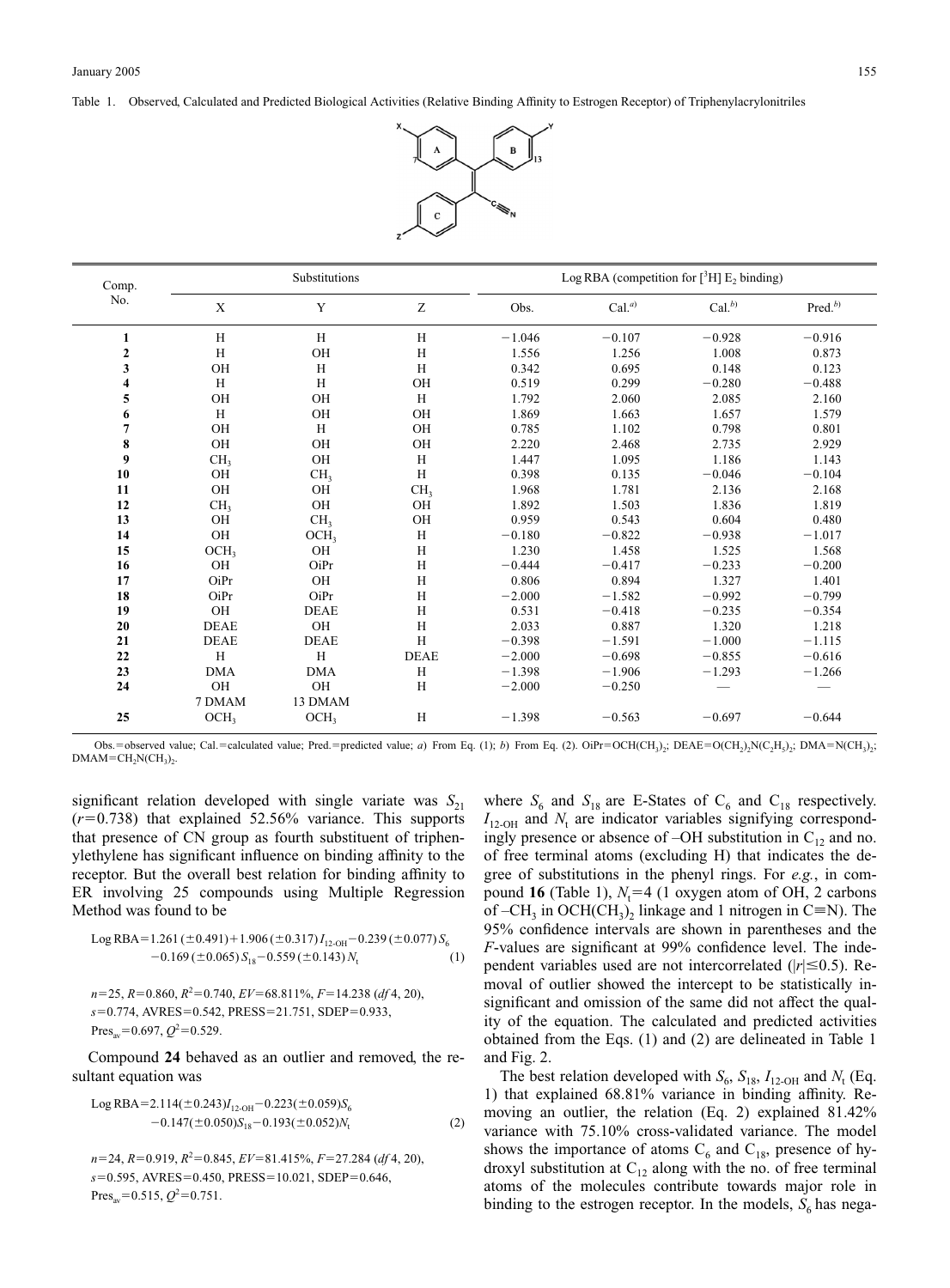

Fig. 2 Plot of Calculated and Predicted Values as per Eq. (2)  $\Lambda$  calculated value;  $\bigcirc$ , predicted value.

tive coefficient, so substitutions that tend to decrease the magnitude of  $S_6$  will be favored. Compound 3 with hydroxyl ( $e^-$  withdrawing) substitution at  $C_6$  causing decrease in electron density around the atom resulted in marked increase in activity as compared to compound 1, where  $X=H$ . Furthermore it has been found earlier that hydroxy substitution in X, Y or Z enhances the receptor binding affinity of non-steroidal estrogen analogs $^{26}$  and loss of this H-bonding capacity of phenolic OH group results in loss of RBA to the estrogen receptors.<sup>27)</sup> Thus electrophilic substitution at  $C_6$  is preferential. E-State value at  $C_{18}$  also has negative contribution, so  $e^{-}$ withdrawing substitutions at Z must also be favored, as this will tend to decrease the  $e^-$  density around  $C_{18}$  and correspondingly the E-State value. Compound **4** with hydroxyl (e withdrawing) substitution in  $C_{18}$  resulted in higher activity than compound  $1$  ( $Z=H$ ). From the result, it was also observed that presence of hydroxyl substitution at  $C_{12}$  has influence on binding affinity to ER. This is evident from the relative binding affinity exhibited by compound **8** with hydroxyl substitution at Y as compared to compound **5**. Compound **8** exhibits the highest binding affinity in the series while compound  $5$  with Y=H exhibits much lesser binding affinity. From the regression, it was also found that the factor  $N_t$  has negative contribution towards binding affinity, so compounds with lesser number of terminal atoms (excluding H) should also result in increased binding affinity. In general compounds with more branched side chain substitutions resulting in more  $N_t$  (Compounds 21, 23, 25) has reduced binding affinities in comparison to rest of the series.

## MATERIALS AND METHODS

A diverse series of 25 molecules tested for estrogen receptor binding belonging to the triphenylacrylonitrile derivatives<sup>17)</sup> were used in this study. Biological activity (estrogenic activity) is expressed in terms of logarithm of relative binding affinity to the ER *vis-à-vis* E<sub>2</sub> (Log RBA). The E-States of different atoms were calculated by means of a JAVA2 based program *ETSA-CS*, 28) which was standardized using established sets of data. Statistical analysis was performed by *Statistica version* 5.0<sup>29</sup> using standard and forward stepwise multiple regression methods. Statistical parameters of the regression equation considered are: *r* or *R* (correlation coefficient), *EV* (explained variance), *F* (variance ratio) with *df* (degree of freedom), *s* (standard error of estimate) and AVRES (average of absolute values of residuals). Leave-One-Out  $(LOO)$  cross-validation<sup>30)</sup> was performed that generated PRESS (predictive residual sum of squares), SDEP (standard deviation of error of predictions),  $Pres_{av}$  (average of absolute value of predicted residuals) and  $Q^2$  (cross-validated variance). Significance of the regression coefficients was assessed by the 't' test. In case the intercept of an equation was statistically insignificant and omission of the same did not affect the quality of the equation, exclusion of the intercept was achieved to get statistically more acceptable equation. A compound was considered as outlier in the equation when the residual value exceeded twice the standard error of estimate.

### **CONCLUSION**

In view of these observations, the present study could account for some of the structural requirements of triphenylacrylonitriles for ER binding affinity. The studies support that *para* electrophilic substitutions in the phenyl rings (A and C respectively) along with presence of *para* hydroxyl group in the phenyl ring B (attached to  $C_2$  and  $C_1$  of ethylenic moiety), which are capable of active hydrogen bonding with the receptor, are essential for activity. The studies also support the presence of less terminal atoms (less branched chains) should result in more active compounds.

## REFERENCES AND NOTES

- 1) Rosano G. M., Sarrel P. M., *Cardiologia*, **39**, 275—279 (1994).
- 2) Inestrosa N. C., Marzolo M. P., Bonnefont A. B., *Mol. Neurobiol.*, **17**, 73—86 (1998).
- 3) Lindsay R., *Endocrinol. Metab. Clin. North Am.* (US), **27**, 399—409 (1998).
- 4) Kuiper G. G. J. M., Enmark E., Pelto-Huikko M., Nilsson S., Gustafsson J. Å., *Proc. Natl. Acad. Sci. U.S.A.*, **93**, 5925—5930 (1996).
- 5) Barkhem T., Carlsson B., Nilsson Y., Enmark E., Gustafsson J. Å., Nilsson S., *Mol. Pharmacol.*, **54**, 105—112 (1998).
- 6) Levenson A. S., Jordan V. C., *Eur. J. Cancer*, **35**, 1628—1639 (1999).
- 7) Tsai M. J., O'Malley B. W., *Ann. Rev. Biochem.*, **63**, 451—486 (1994).
- 8) Gao H., Katzenellenbogen J. A., Garg R., Hansch C., *Chem. Rev.*, **99**, 723—744 (1999).
- 9) Anstead G. M., Carlson K. E., Katzenellenbogen J. A., *Steroids*, **62**, 268—303 (1997).
- 10) Dutertre M., Smith C. L., *J. Pharmacol. Exp. Ther.*, **295**, 431—437 (2000).
- 11) Rosati R. L., Jardine P. D. S., Cameron K. O., Thompson D. D., Ke H. Z., *J. Med. Chem.*, **41**, 2928—2931 (1998).
- 12) Howell A., Osborne C. K., Morris C., Wakeling A. E., *Cancer*, **89**, 817—825 (2000).
- 13) Harper M. J. K., Walpole A. L., *Nature* (London), **212**, 87 (1966).
- 14) Mukherjee S., Mukherjee A., Saha A., *Bioorg. Med. Chem. Lett.*, **14**, 897—900 (2004).
- 15) Miquel J. F., Sekera A., Chaudron T., *C. R. Acad. Sci.* (Paris), **286**,  $151 - (1978)$
- 16) Pons M., Michel A., Crastes de Paulet A., Gilbert J., Miquel J. F., Précigoux G., Hospital M., Ojasoo T., Raynaud J. P., *J. Steroid Biochem.*, **20**, 137—145 (1984).
- 17) Bignon E., Pons M., Crastes de Paulet A., Doré J. C., Gilbert J., Abecassis J., Miquel J. F., Ojasoo T., Raynaud J. P., *J. Med. Chem.*, **32**, 2092—2103 (1989).